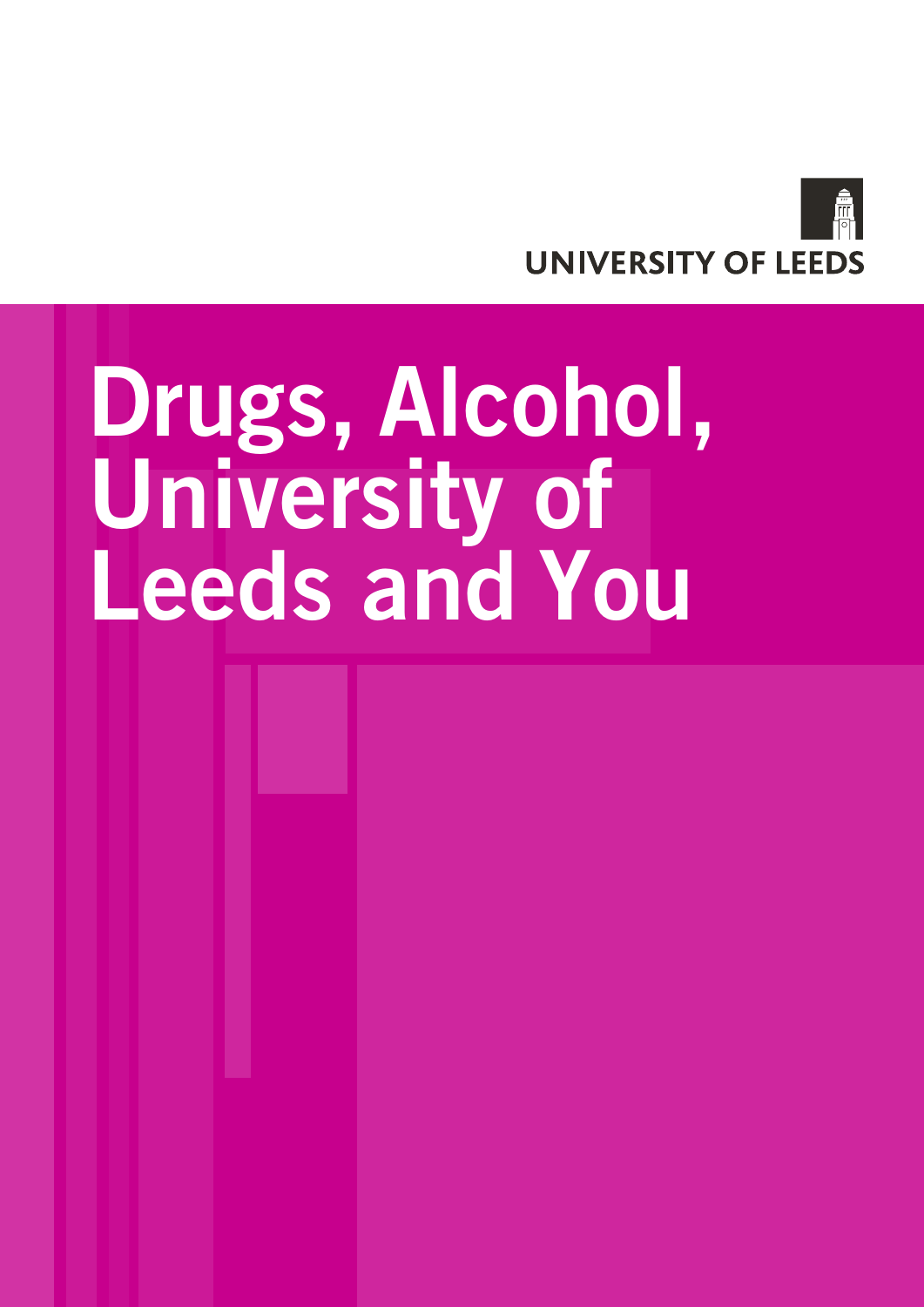## About this booklet

You will have a great time at the University of Leeds, meeting new people, making friends and trying out lots of new things. We really want you to enjoy yourself and the city, while getting the best education possible.

It would be wrong of us to think that with this new found sense of freedom, none of our students will drink or take drugs while at Leeds. We have produced this booklet to guide you through a few facts, the effects (both physical, mental and on your ability to study) plus where to turn to for help with these issues.

We want you to be informed, so you can assess the risks and consequences of the actions you take, as well as staying healthy, safe and happy so that you get the best out of your University life.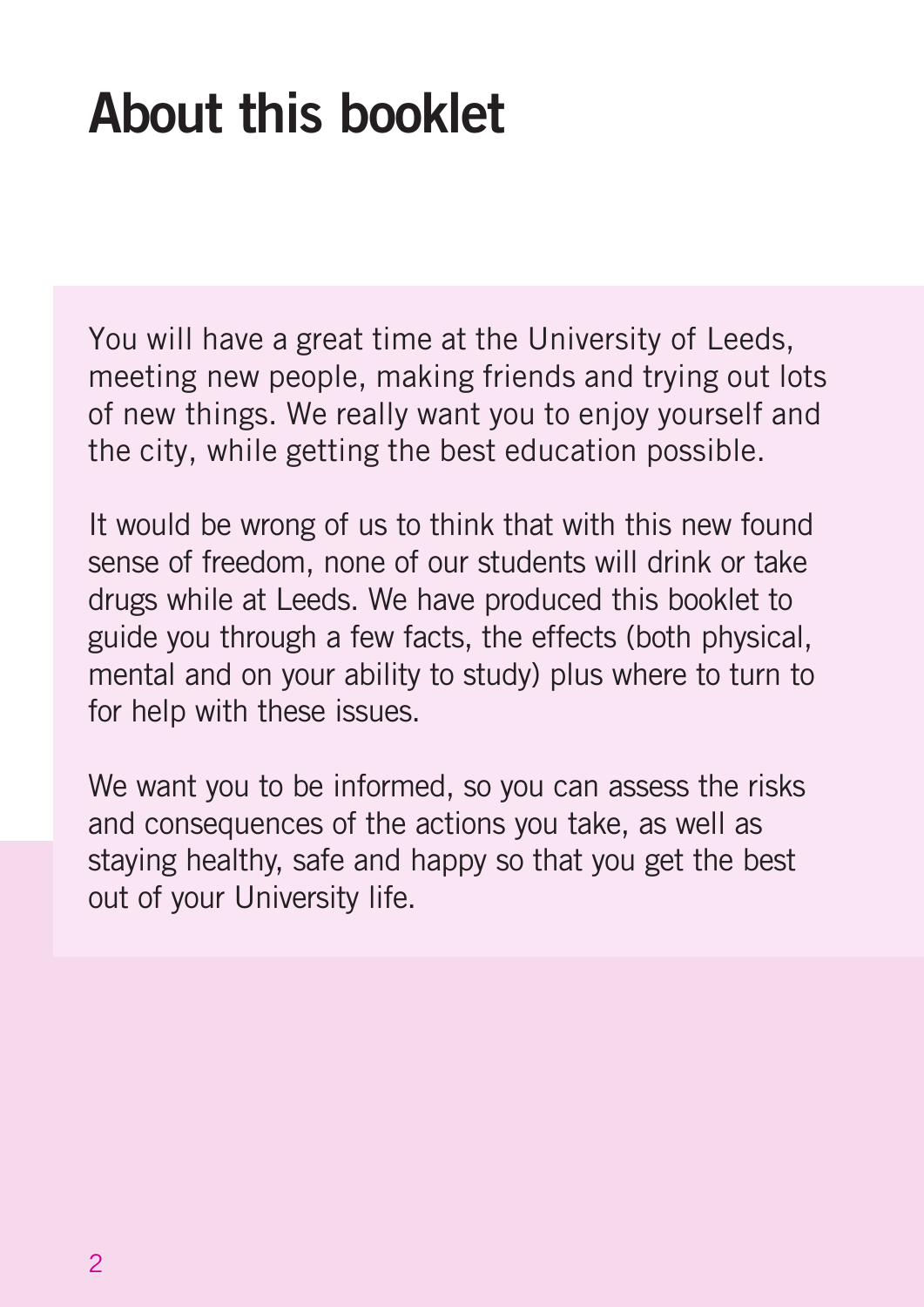Leeds University is concerned about the use of all illegal drugs such as cannabis, Mephedrone (MCAT), heroin, crack cocaine, crystal meth, amphetamines (speed) and ecstasy. We know our students are also likely to come into contact with other substances such as alcohol, prescription drugs, over the counter drugs, solvents, tobacco and steroids.

All of these have different physical and mental effects when used or misused, as well as carrying different legal penalties if caught with them in your room at University or by the Police.

This booklet is designed to help with any questions you have concerning these substances.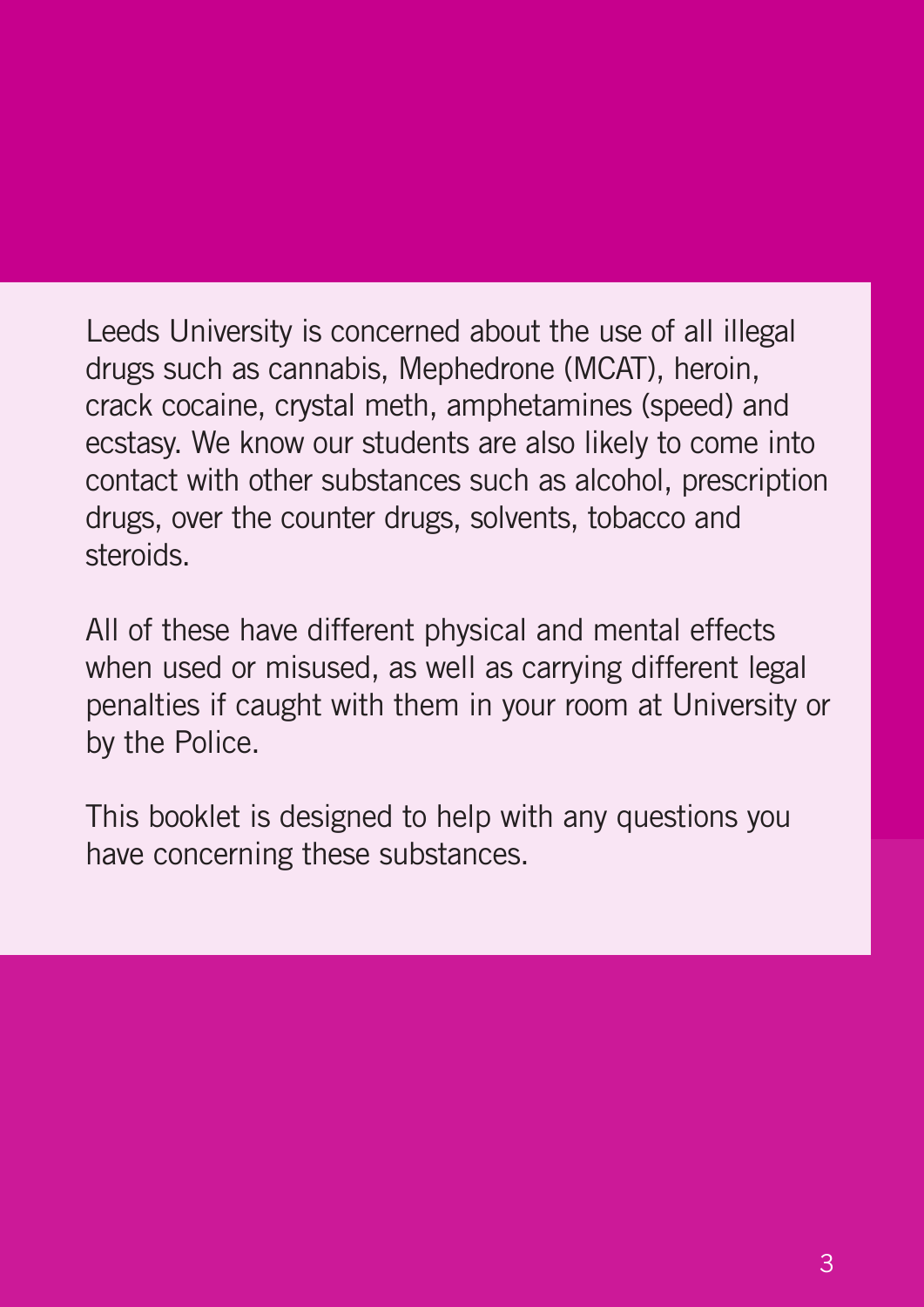### Alcohol

Many students come to University and drink safely or choose not to drink at all and we hope you are part of that group. However, there are issues about drinking and staying safe when you are out which you should think about. Despite being legal, alcohol is a drug and you should be aware of the effects drinking has upon your body and mental state.

### Safe Drinking Levels

"Official guidelines for both men and women recommend no more than 14 units a week on a regular basis. One unit is half a pint of beer, lager or cider, one small glass of wine, or a 25ml measure of spirit". Don't try to drink your unit allowance in one go, as this would not be a healthy thing to do.

### The Effects

Alcohol will exaggerate whatever mood you're in when you start drinking. If you're feeling a bit low when you start, the chances are you will feel worse after a few drinks. It takes your body about an hour to process one unit of alcohol, so pace yourself or your body won't be able to cope.

Vomiting, loss of balance and slurring of speech are just a few of the more visible effects of drinking, and binge drinking can even lead to alcohol poisoning, which can put you in a coma or even kill you. Long term drinking can lead to stomach cancer, heart problems, obesity and liver problems to name but a few.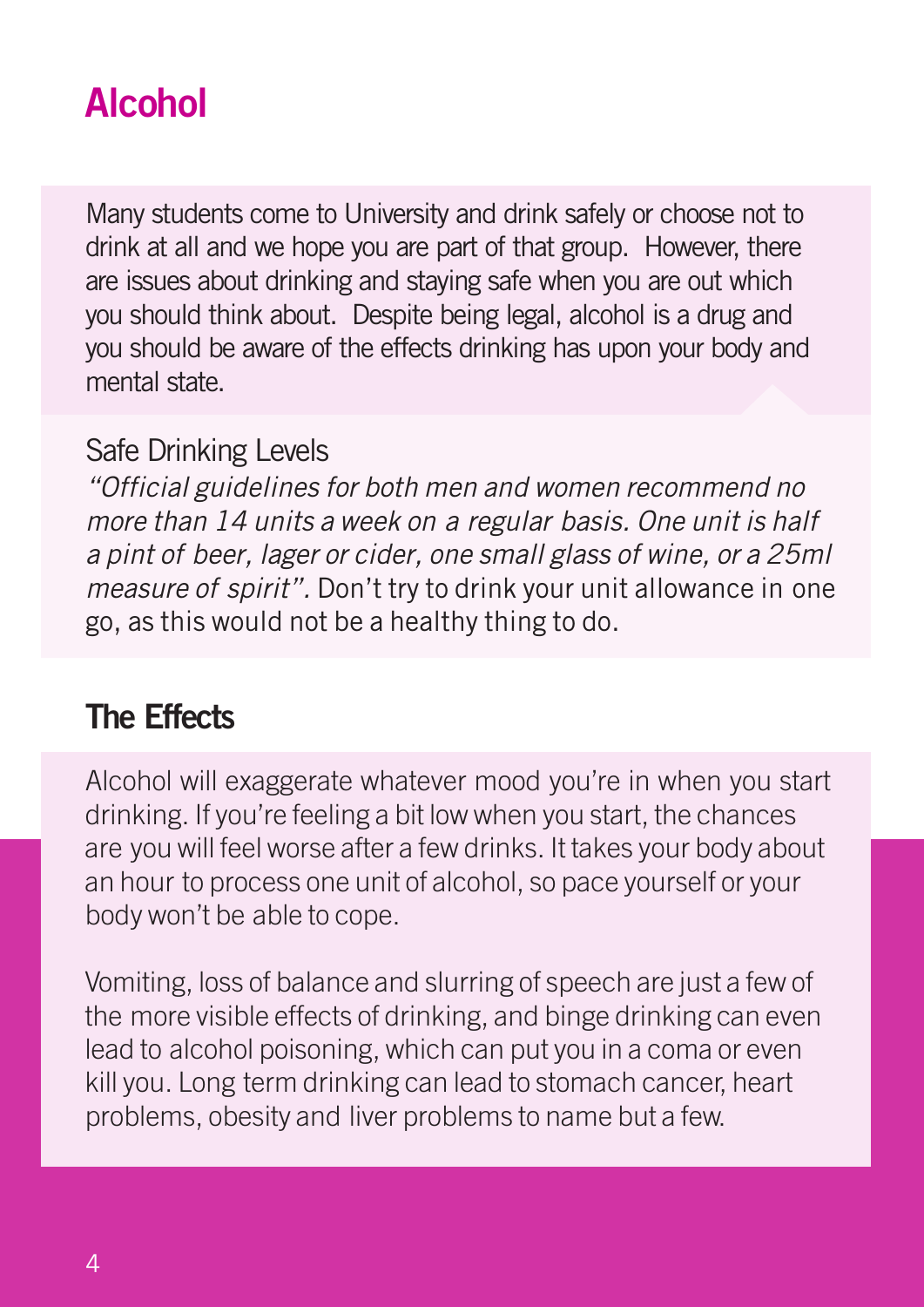### Alcohol The problems with drinking

### Crime and Anti Social Behaviour

"An estimated 23,000 alcohol-related incidents take place in Britain each week. Regular visitors to pubs and bars are twice as likely to be victims of assault."

Being on the streets under the influence of drink puts you at greater risk of physical or sexual assault. Try to stay with friends, don't walk home by yourself. Be careful walking anywhere at night, particularly around Hyde Park and Woodhouse.

Be aware of your belongings, don't flash your mobile phone around in public (81% of mobile phone theft victims are young men). Drinking and driving is putting not only yourself at risk, but others too. If you're caught there is a chance you will lose your licence, go to prison or even worse, kill someone! So just don't bother with it.

Antisocial behaviour is a problem when drinking. When you are drunk you may appear more threatening to others – influencing how they react to you. Avoid violence with other people by talking your way out of situations, use open body language and avoid using aggressive language. Don't be dragged into something which is potentially very dangerous.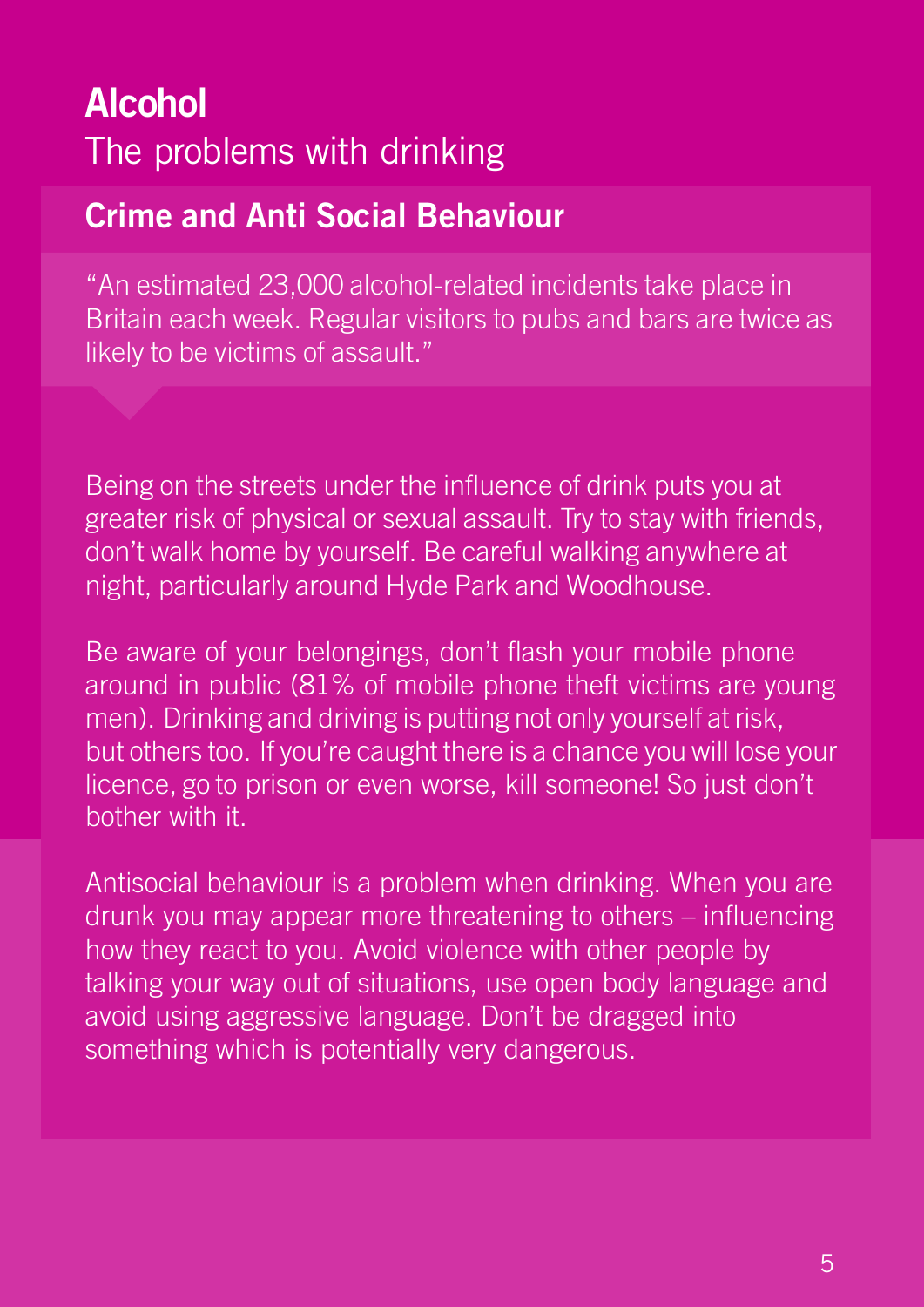### **Safety**

When under the influence of drink your perceptions are dulled. It takes longer to think things through, your reactions are slower, and your judgment of factors such as speed and distance may be reduced. So be careful when crossing busy night time roads. Every year students from Leeds University are tragically injured or worse when crossing the road at night.

### Drink Spiking

Drink spiking is the unlawful administration of a mind-altering substance into another persons drink. This includes Alcohol. The most common reasons for spiking a drink are: amusement; sexual assault/rape; theft/robbery; kidnap/ extortion. You are less likely to become a victim of drink spiking if you don't leave your drink unattended.

Drink spiking happens to both men and women. The two most commonly used drugs are Rohypnol (benzodiazepineflunitrazepam) and GHB (gammahydroxybutyrate – sometimes referred to as liquid ecstasy), which are collectively known on the street as Roofies. They are colourless, odourless and virtually tasteless chemicals, which makes them difficult to detect in drinks. Both take effect relatively quickly, acting after 15 to 30 minutes.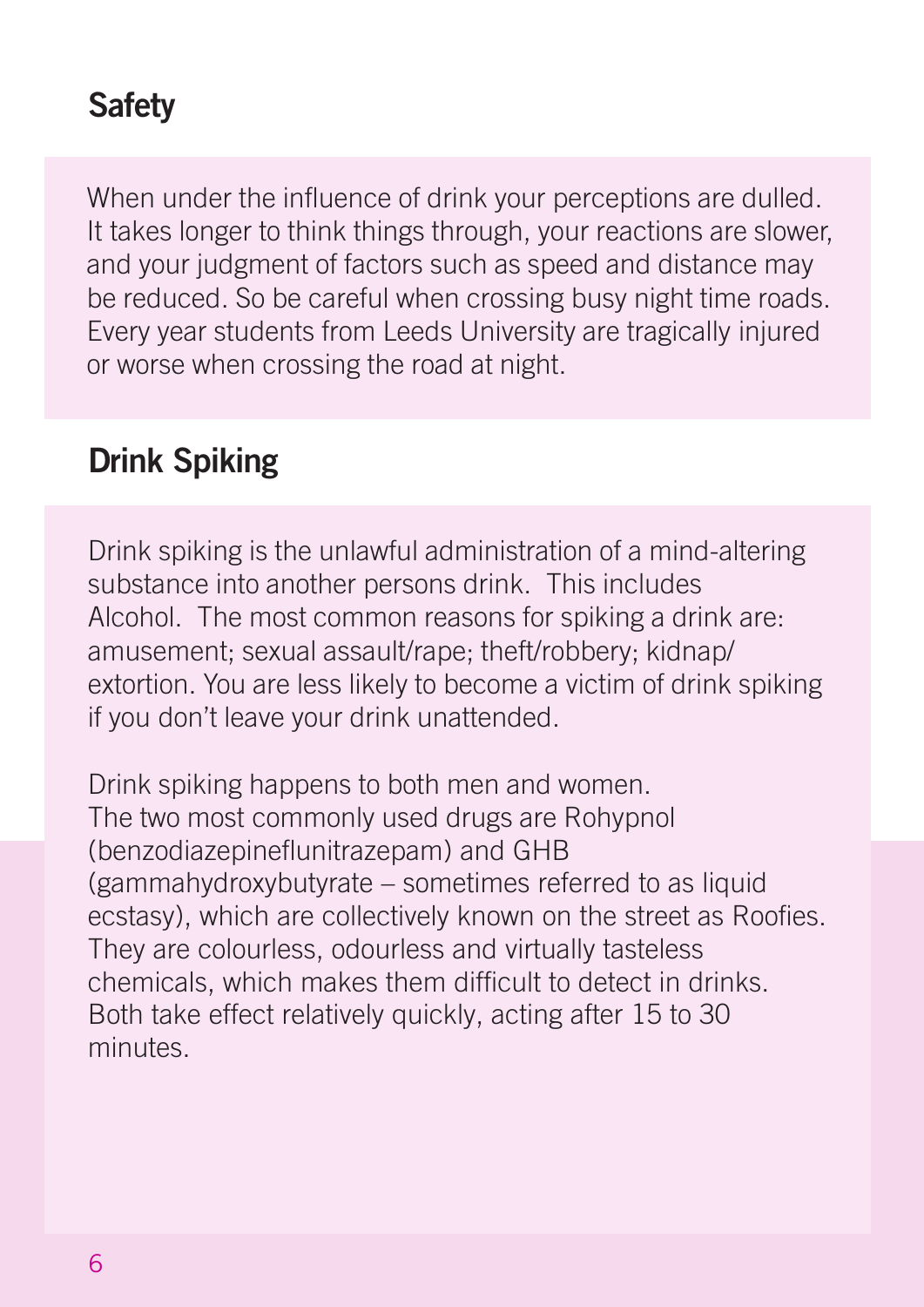Alcohol is also commonly used to spike drinks, so be aware of a stranger pouring extra alcohol into your drinks. But it's not just strangers that will use alcohol to spike your drinks, your friends might put some extra shots in your drink while you're not looking, or order you a double without you realising. Although they are probably only doing this for a joke, the consequences can be far more dangerous. Your friends don't know how much you've already had and you could potentially drink far more than you know you can handle.

By staying aware while out you should be ok. But if you think your drink has been spiked: for example you're feeling drunk when you have only had a drink or two, tell a friend to keep an eye out for you, or speak to bar staff, who will often have tester kits to test your drink for added substances.

If you think you have been taken advantage of sexually, we advise you to get in touch with the police as soon as possible. University Security and the police have an excellent team of people who can help you out in a private and safe environment.

Please see the NHS website (www.nhs.uk/conditions/Drinkspiking/Pages/Introduction.aspx) for more information about preventing drink spiking, the symptoms of drink spiking and advice on what to do if your drink has been spiked.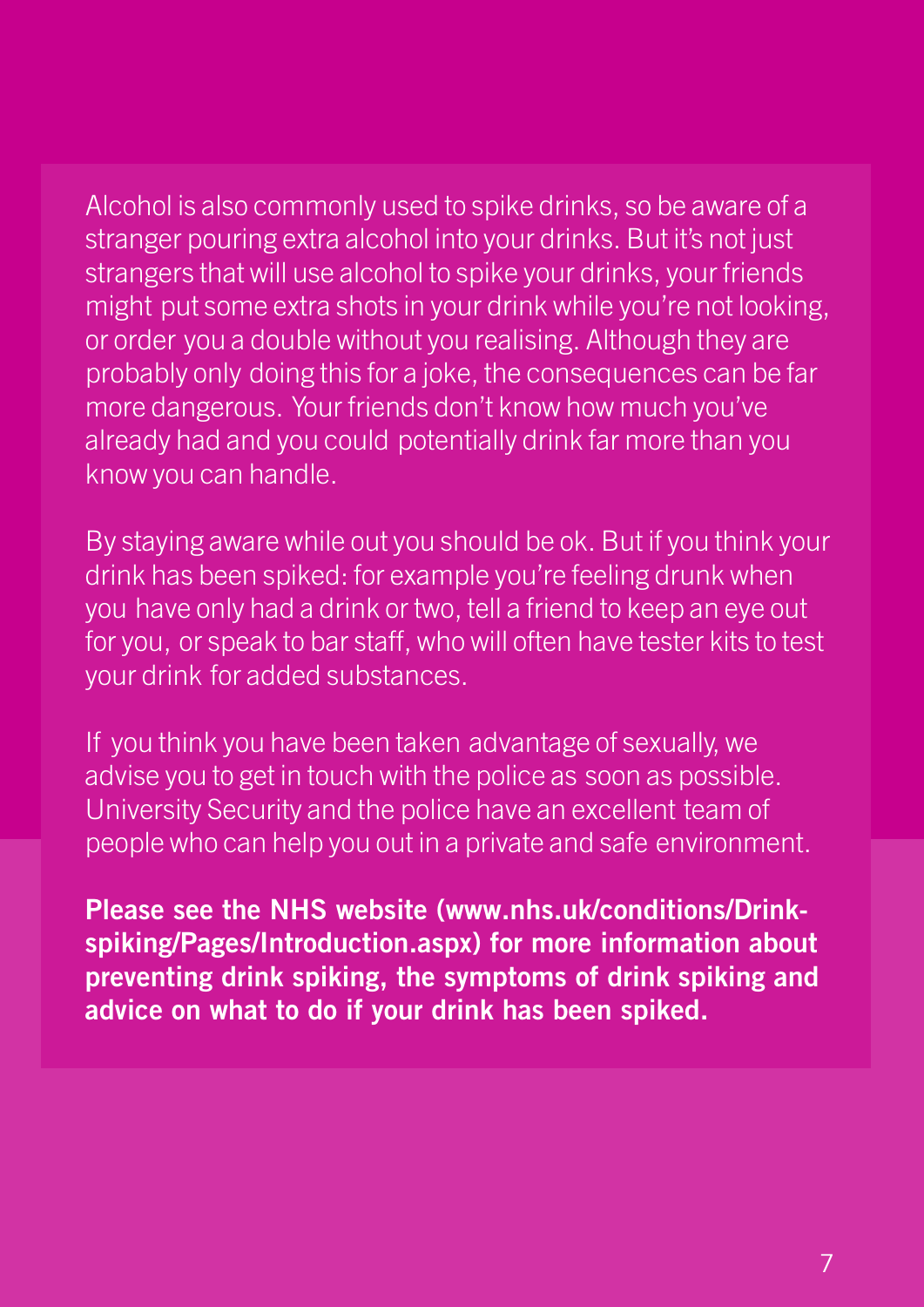### Alcohol and your study

Alcohol is the UK's favourite drug, and many people drink without it affecting them too much – apart from the odd hang over. However, abuse of alcohol and alcohol dependency can have a serious effect on your life and studying.

Poor attendance and disciplinary problems are often related to alcohol. Many students drink to forget about stresses in their family or home life, their University life or their personal situation if they are unhappy.

Evidence shows that many people use alcohol as a coping mechanism. Although drinking alcohol appears to offer an escape and deal with anxiety and depressive thoughts, it actually has the opposite effect, exaggerating whatever mood you are in.

If you need help with these issues or you know somebody in this situation, the following organisations are here to listen and help you. You will not be judged and they will help you find the next step to help you or a loved one or friend.

For personal help with alcohol related problems telephone the Alcoholics Anonymous Tel: 0800 9177650 (24 hour help line) **Email: help@aamail.org**

Useful website: www.drinkaware.co.uk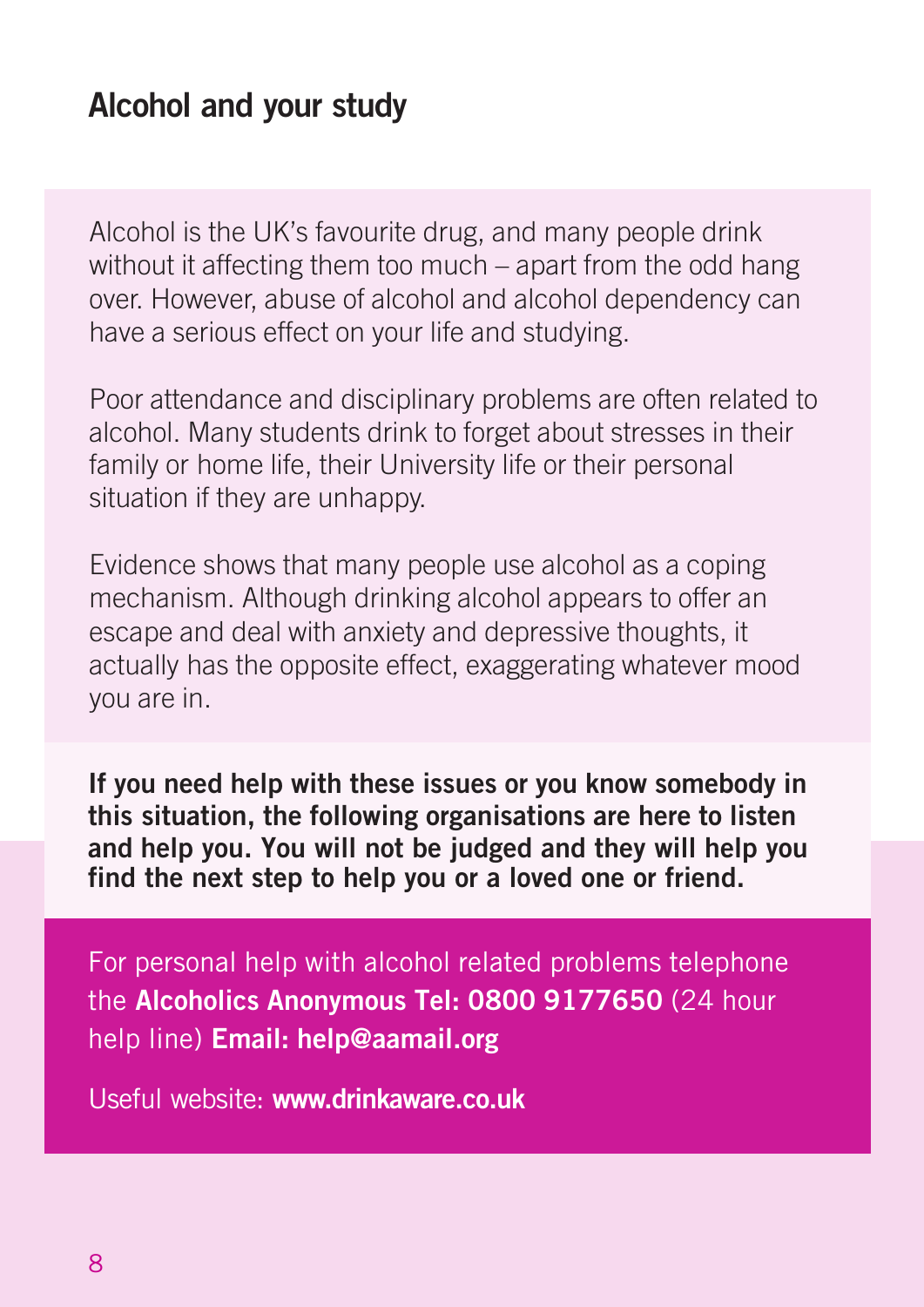Visit www.unitcheck.co.uk to see how much other university students are drinking and to check if your drinking patterns might be impacting on your health.

If you need advice and information, or need one to one counselling to help you deal with your own or a friend or family member's alcohol problem contact the ADS (Addiction Dependency Solutions) 135-141 Oldham Street, Manchester M4 1LN Tel: 0161 831 2400 Email: headoffice@adsolutions.org.uk Web: www.ADSolutions.org.uk

If a family member or friend is (or has been) a problem drinker, you can get understanding and support from **Al-anon**. Tel: 0800 0086 811(Confidential helpline 10.00am - 10.00pm daily.) Web: www.al-anonuk.org.uk

If you are aged between 12 and 17, and have been affected by someone else's drinking (usually that of a parent) you can get support from **Alateen** (a part of Al-anon). For details of meetings throughout the UK and Eire contact the helpline number above.

If you need practical and confidential advice on how to deal with your own or someone else's drinking problem, or need to talk to someone in confidence about any related issues go to the Leeds Student Medical Practice.

4 Blenheim Court, Blenheim Walk, Leeds, LS2 9AE Tel: 0113 295 4488 Web: www.leedsstudentmedicalpractice.co.uk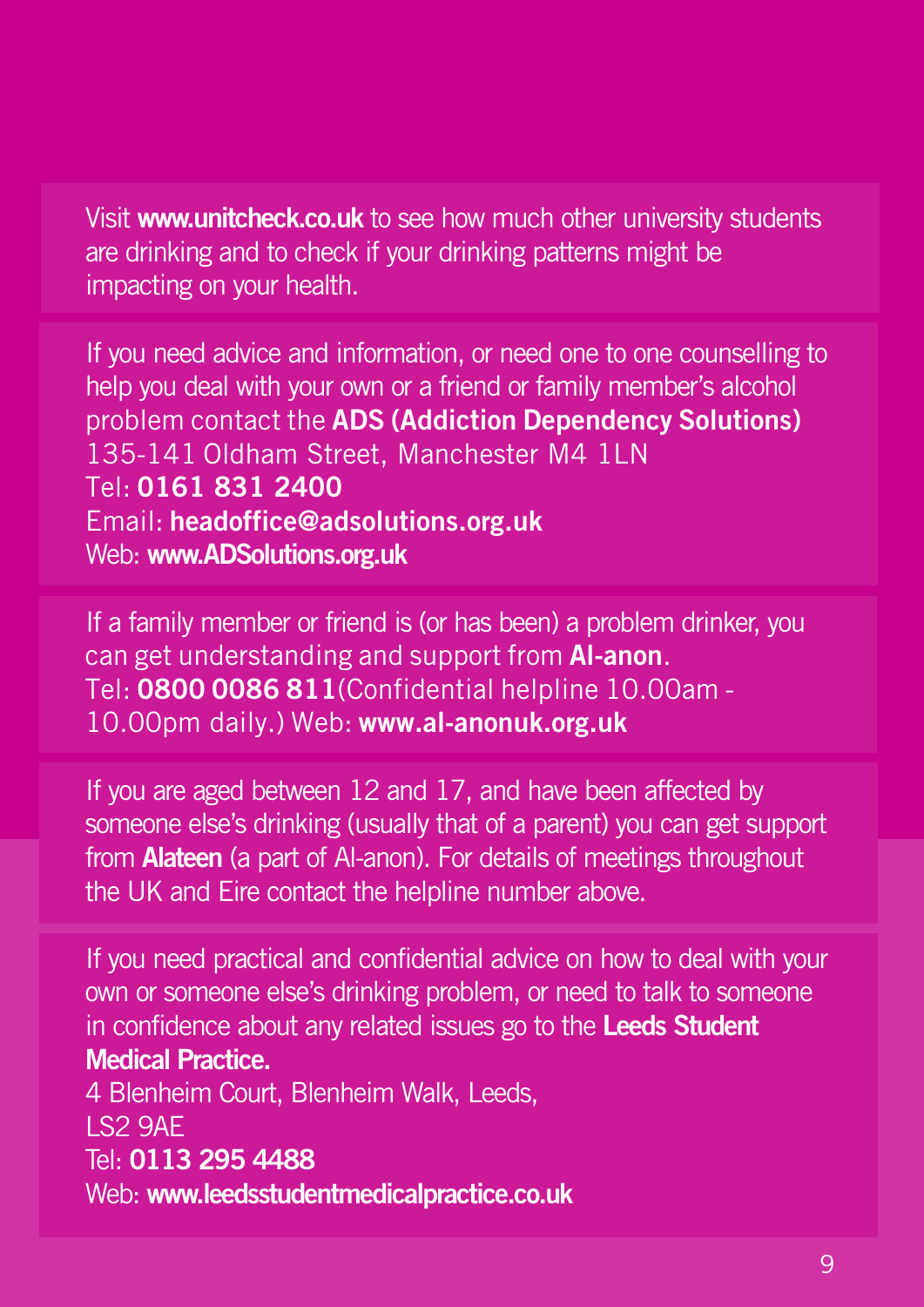### Illegal Drugs

#### Maximum penalties under the law

Supply and possession is an arrestable offence. Buying illegal drugs for a friend or sharing them can also be classed as supplying.

A Heroin, Cocaine, Crack, Methamphetamine (crystal meth), LSD, Ecstasy and Magic Mushrooms. It is illegal to have, give away or deal in Class A drugs. Offences under Class A are the most serious and carry the heaviest penalties.

- **B** Cannabis, amphetamines, Mephedrone (MCAT). The law treats any Class B drug that is prepared for injection as a Class A drug. It is illegal to have, give away or deal in Class B drugs. Possession with intent to supply is also illegal.
- C GHB, anabolic steroids and tranquillisers such as Valium. It is illegal to have, give away or deal in Class C drugs. Possession with intent to supply is also illegal, as is growing Cannabis plants. Possession of anabolic steroids for personal use is legal in certain circumstances.

#### **Possession**

Up to 7 years in jail plus an unlimited fine Supplying/dealing and possession with intent to supply Life imprisonment plus an unlimited fine

#### **Possession**

Up to 5 years in jail plus an unlimited fine Supplying/dealing and possession with intent to supply

Up to 14 years in jail plus an unlimited fine

#### **Possession**

Up to 2 years in jail plus an unlimited fine Supplying/dealing and possession with intent to supply

Up to 14 years in jail plus an unlimited fine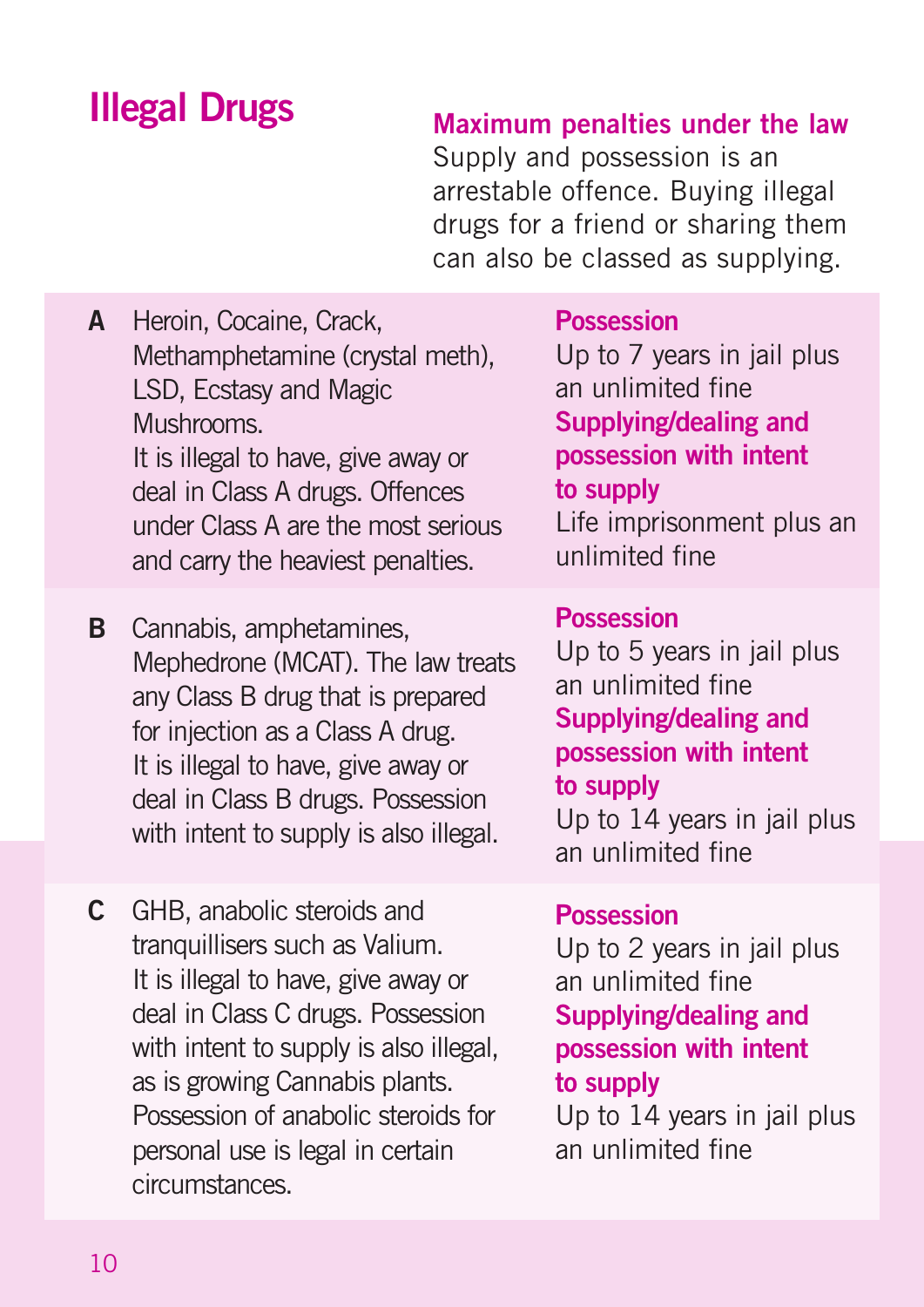## Illegal **Drugs** cont...

### Temporary Class Drugs

Some methylphenidate substances (ethlyphenidate, 3, 4-dichloromethylphenidate (3,4-DCMP), methlynaphthidate (HDMP- 28), isopropylphenidate (IPP or IPPD), 4 methylmethlyphenidate, ethylnaphthidate, propylphenidate) and their simple deriratives.

#### **Possession**

None, but police can take away a suspected temporary class drug

### Supplying/Dealing and Possession with intent to supply

Up to 14 years in prison, an unlimited fine or both

### Psychoactive substances such as NOx Gas and sometimes called Legal Highs (which are no longer legal)

Things that cause hallucinations, drowsiness, or changes in alertness, perception of time or space, mood or empathy with others, Food, alchohol, nicotine, caffiene, medicine and the types of drugs listed above don't count as psychoactive substances.

#### **Possession**

None, unless you're in prison.

### Supplying/Dealing and

Possession with intent to supply Up to 7 years in prison, an unlimited fine or both.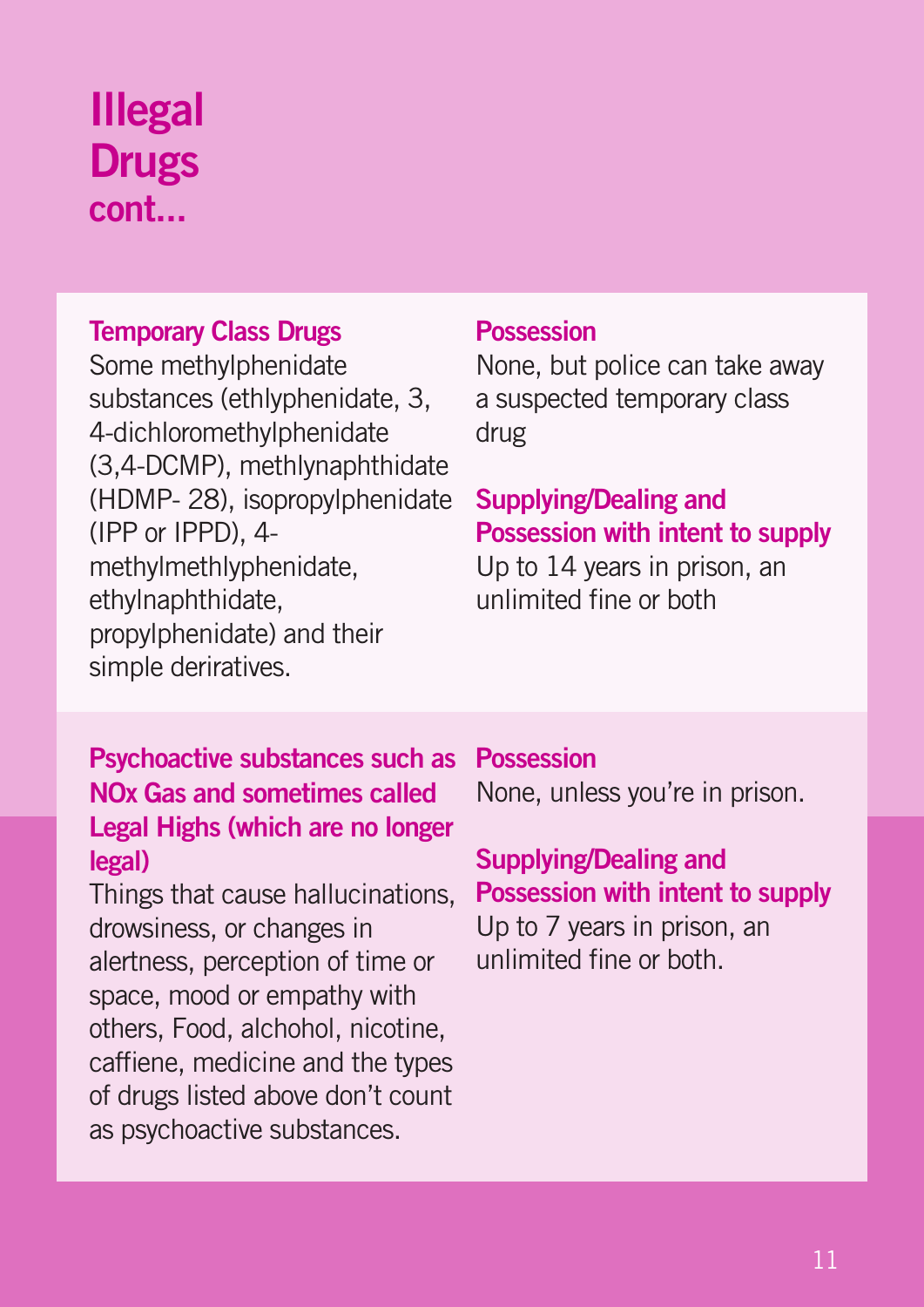### The negative effect of drugs The negative effect of drugs

Although many drugs may make you feel great temporarily, they also Although many drugs may make you feel great temporarily, they also have massive down sides to them, some of which can be irreversible. have massive down sides to them, some of which can be irreversible. The side-effects of each substance are unique, but the list includes The side-effects of each substance are unique, but the list includes anxiety, panic attacks, confused episodes, vomiting, seizures and anxiety, panic attacks, confused episodes, vomiting, seizures and paranoia. Long-term use may cause symptoms of depressions, paranoia. Long-term use may cause symptoms of depressions, personality change and memory loss. A lot of drugs are also mixed with personality change and memory loss. A lot of drugs are also mixed with other ingredients, so you can never be sure what you're getting, and how other ingredients, so you can never be sure what you're getting, and how that mixture will affect you. that mixture will affect you.

Amphetamines (Speed**)** – Can give the user a sense of anxiety, Amphetamines (Speed**)** – Can give the user a sense of anxiety, irritability, restlessness and paranoia. There is a threat of dependency, and users may feel depressed, lethargic, lacking in energy, and and users may feel depressed, lethargic, lacking in energy, and aggressive. Some users suffer from delusions, panic attacks and aggressive. Some users suffer from delusions, panic attacks and hallucinations. hallucinations.

Cannabis – Nervousness, anxiety, paranoia, panic attacks, short-term Cannabis – Nervousness, anxiety, paranoia, panic attacks, short-term memory loss, and reduced co-ordination and inhibitions. memory loss, and reduced co-ordination and inhibitions.

**Cocaine** – Anxiety, panic attacks, paranoia, incoherence, hallucinations, respiratory or heart failure (increased risk when mixed with alcohol). respiratory or heart failure (increased risk when mixed with alcohol). After-effects include depression, fatigue, insomnia, nausea and After-effects include depression, fatigue, insomnia, nausea and psychological dependency. psychological dependency.

Crack – Similar to cocaine, but with greater risk of dependency. Crack – Similar to cocaine, but with greater risk of dependency.

Ecstasy – Anxiety, panic attacks, confused episodes, vomiting, seizures Ecstasy – Anxiety, panic attacks, confused episodes, vomiting, seizures and paranoia. Long-term use may cause symptoms of depressions, and paranoia. Long-term use may cause symptoms of depressions, personality change and memory loss. Negative side effects from other personality change and memory loss. Negative side effects from other ingredients in the tablet may also be experienced. ingredients in the tablet may also be experienced.

GHB (Liquid Ecstasy) – Overdoses. Mixing GHB with other depressants (especially alcohol) can lead to respiratory depression, depressed (especially alcohol) can lead to respiratory depression, depressed breathing, seizures and convulsions, vomiting and unconsciousness. breathing, seizures and convulsions, vomiting and unconsciousness. Regular use may lead to withdrawal symptoms and dependence. Regular use may lead to withdrawal symptoms and dependence.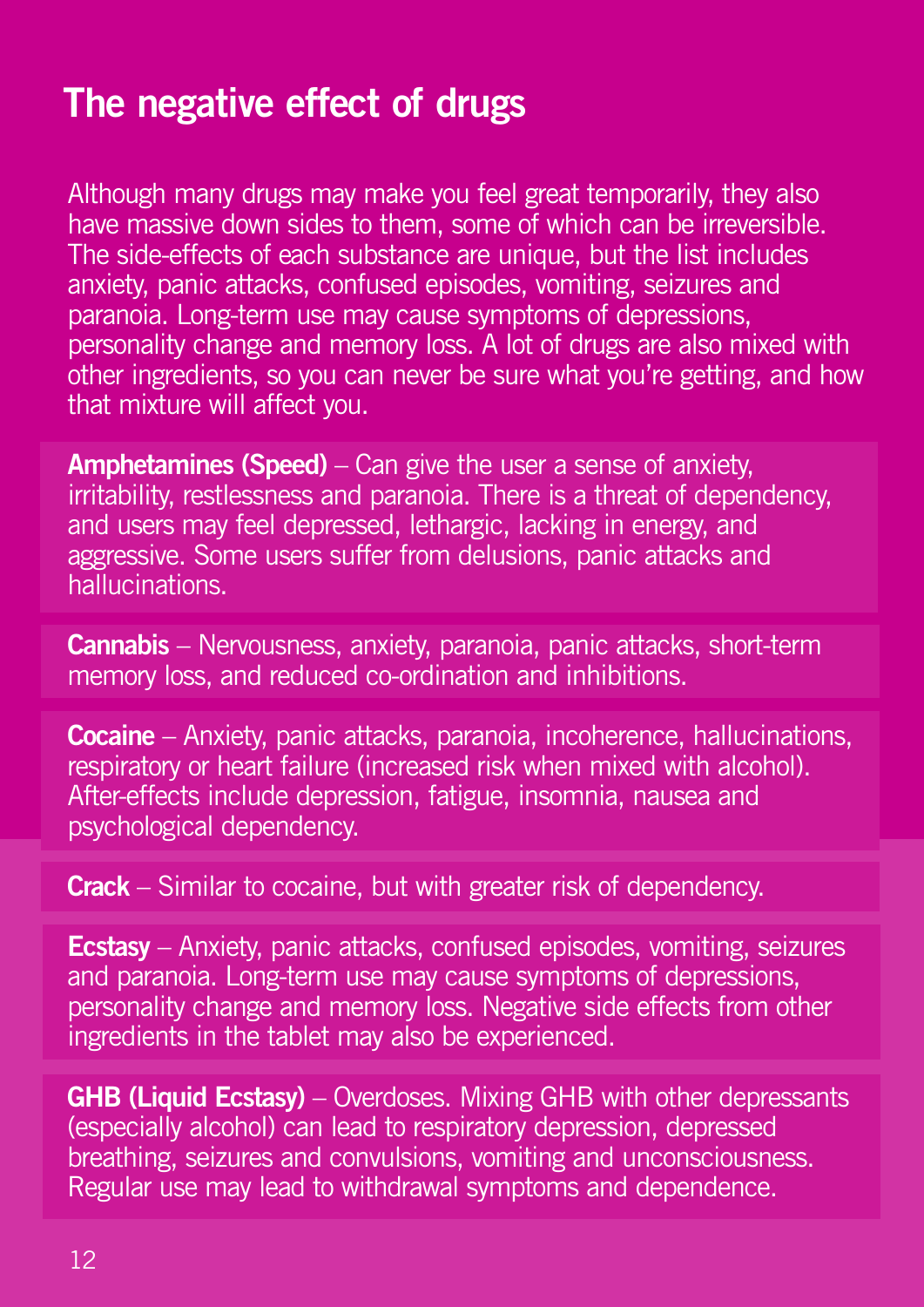### The negative effect of drugs The negative effect of drugs

Heroin – Dizziness, nausea, vomiting, drowsiness, coma and death from respiratory failure. Regular use can lead to dependence and from respiratory failure. Regular use can lead to dependence and withdrawal symptoms. withdrawal symptoms.

Ketamine – Hallucinations, detachment, numbness, strong muscle movements, nausea, vomiting, disorientation and unconsciousness. Long-term effects may include memory, attention and vision impairment.

LSD – Bad trips can be terrifying, resulting in 12 hours of fear and paranoia. May precipitate pre-existing psychopathology.

**Mephedrone (MCAT)** – A stimulant drug which can produce feelings of euphoria, alertness, talkativeness and empathy. Effects have reportedly included anxiety, paranoid states, psychological dependence, over stimulation of the heart and nervous system causing fits, nose bleeds and blistering to the mouth and nose. Some individuals have reported an unpleasant come down after use. Due to limited research in this area short and long term effects are still being researched and are relatively unknown.

Mushrooms - Sickness, tiredness and disorientation. There is a risk of accidentally consuming a poisonous variety of mushrooms by mistake. Mephedrone (MCAT) – A stimulant drug which can produce feelings of

### Psychoactive Substances such as Nitrous Oxide (NOx) −

included and the state and the state of the state of the state of the containing stimulation of the heart and nervous system causing fits, not the heart and nervous system containing surface and blistinical computions used in muman and veterinary medicine. and unplease that minimum the effects of meganitings such as ed. and speed but are not controlled under the Misuse of Drugs Act. Products often marketed as 'not for human consumption' and very little known about the potential longer term side effects of use due to the absence of meaning ful research or testing. An ever changing range of substances very often containing stimulant chemical compunds used in human and veterinary medicine. Substances that mimic the effects of illegal drugs such as ecstacy commonly untested on humans. Of varying quality and strength with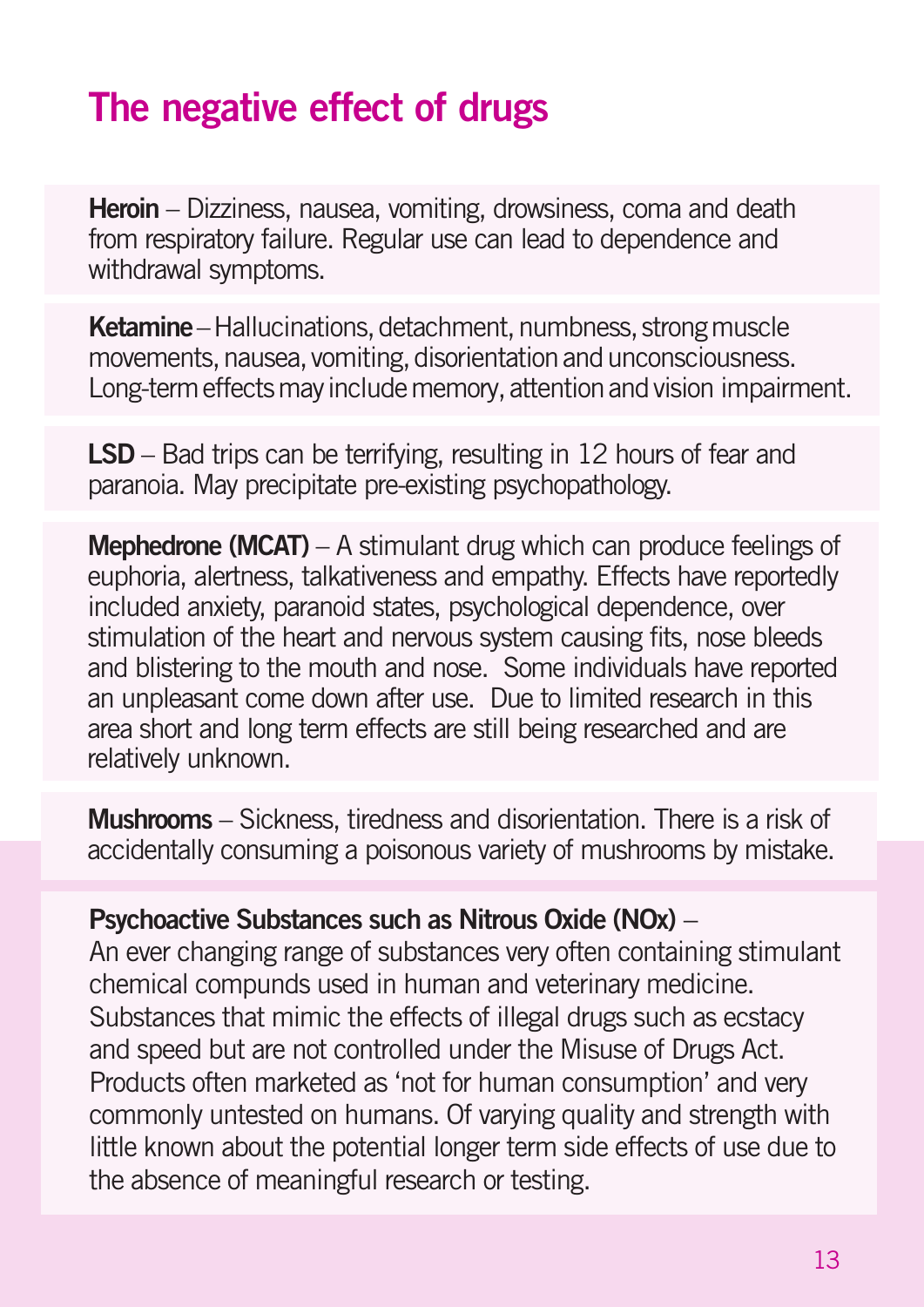The following organisations are available to listen to you and give The following organisations are available to listen to you and give help and advice. You will not be judged and they will help you help and advice. You will not be judged and they will help you find the next step to help you or a loved one or friend. find the next step to help you or a loved one or friend.

If you want to access a community based support and treatment If you want to access a community based support and treatment service for people in West/North West Leeds coping with service for people in West/North West Leeds coping with problems related to drug use, go to Forward Leeds. 74 Kirkgate, LS2 7DJ<br>— 103 (2000 — 2001 — 2001 — 2002 — 2003 — 2004 — 2005 — 2006 — 2007 — 2008 — 2008 — 2008 — 2008 — 2008 — 2008 Tel: 0113 388 72477 Email: info@forwardleeds.co.uk Manor House, 259 Upper Town Street, Bramley, wardieeds.co.uk

If you are a drug user, or have friends or relatives who take drugs, you can get advice, support and counselling from: The Market Place 18A New Market Street, Leeds, LS1 6DG Tel: 0113 246 1659  $S$  ase, or have ments or relatives who take get advice, support and counselling from: the from: the from: the from: the from: the from: the from: the from: the from: the from: the from: the from: the from: the from: the from: the from: the from: the from: the from: ter Mace<br>of Street, Leeds, LS1 GDC  $C<sub>L</sub>$   $C<sub>L</sub>$   $C<sub>L</sub>$   $C<sub>L</sub>$   $C<sub>L</sub>$   $C<sub>L</sub>$   $C<sub>L</sub>$   $C<sub>L</sub>$   $C<sub>L</sub>$   $C<sub>L</sub>$   $C<sub>L</sub>$   $C<sub>L</sub>$   $C<sub>L</sub>$   $C<sub>L</sub>$   $C<sub>L</sub>$   $C<sub>L</sub>$   $C<sub>L</sub>$   $C<sub>L</sub>$   $C<sub>L</sub>$   $C<sub>L</sub>$   $C<sub>L</sub>$   $C<sub>L</sub>$  Tel: 0113 246 1659

Also, talk to FRANK - free and confidential drugs information. In the set of the set of the set of the set of the set of the set of the set of the set of the set of the set of the set of the set of the set of the set of th information. Tel: 0300 1236600 Web: www.talktofrank.com Web: www.talktofrank.com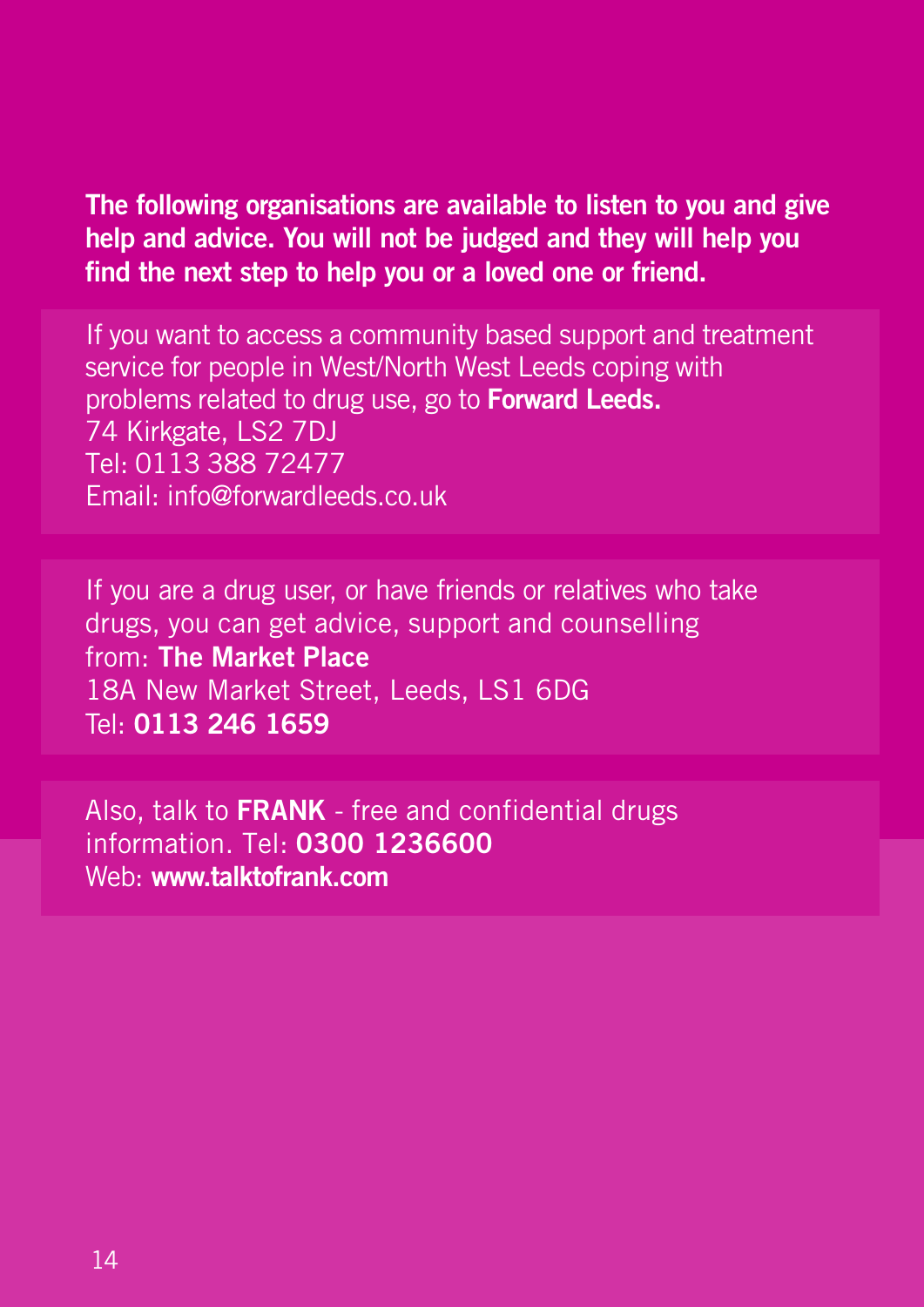If you need to talk in confidence to someone about your drug If you need to talk in confidence to someone about your drug problem, or are struggling to cope with the effects a friend's drug problem, or are struggling to cope with the effects a friend's drug taking is having on you go to The Student Counselling Centre. 19 Clarendon Place, Leeds, LS2 9JY 19 Clarendon Place, Leeds, LS2 9JY Tel: 0113 343 4107 Tel: 0113 343 4107 Web: https://students.leeds.ac.uk/counsellingandwellbeing Email: scc@leeds.ac.uk

If you need practical and confidential advice on how to deal with If you need practical and confidential advice on how to deal with your own or someone else's drugs problem or need to talk to your own or someone else's drugs problem or need to talk to someone in confidence about any related issues go to the Leeds Student Medical Practice. Leeds Student Medical Practice.

4 Blenheim Court, Blenheim Walk, Leeds, LS2 9AE 4 Blenheim Court, Blenheim Walk, Leeds, LS2 9AE Tel: 0113 295 4488 Web: www.leedsstudentmedicalpractice.co.uk Web: www.leedsstudentmedicalpractice.co.uk

The Leeds University Union Student Advice Centre can offer you free independent and confidential advice on your situation if you free independent and confidential advice on your situation if you are affected by the University's Policy on drugs or alcohol. You are affected by the University's Policy on drugs or alcohol. You can contact them on the details below. can contact them on the details below.

### Tel: 0113 380 1400 Web: https://www.luu.org.uk/student-help-support/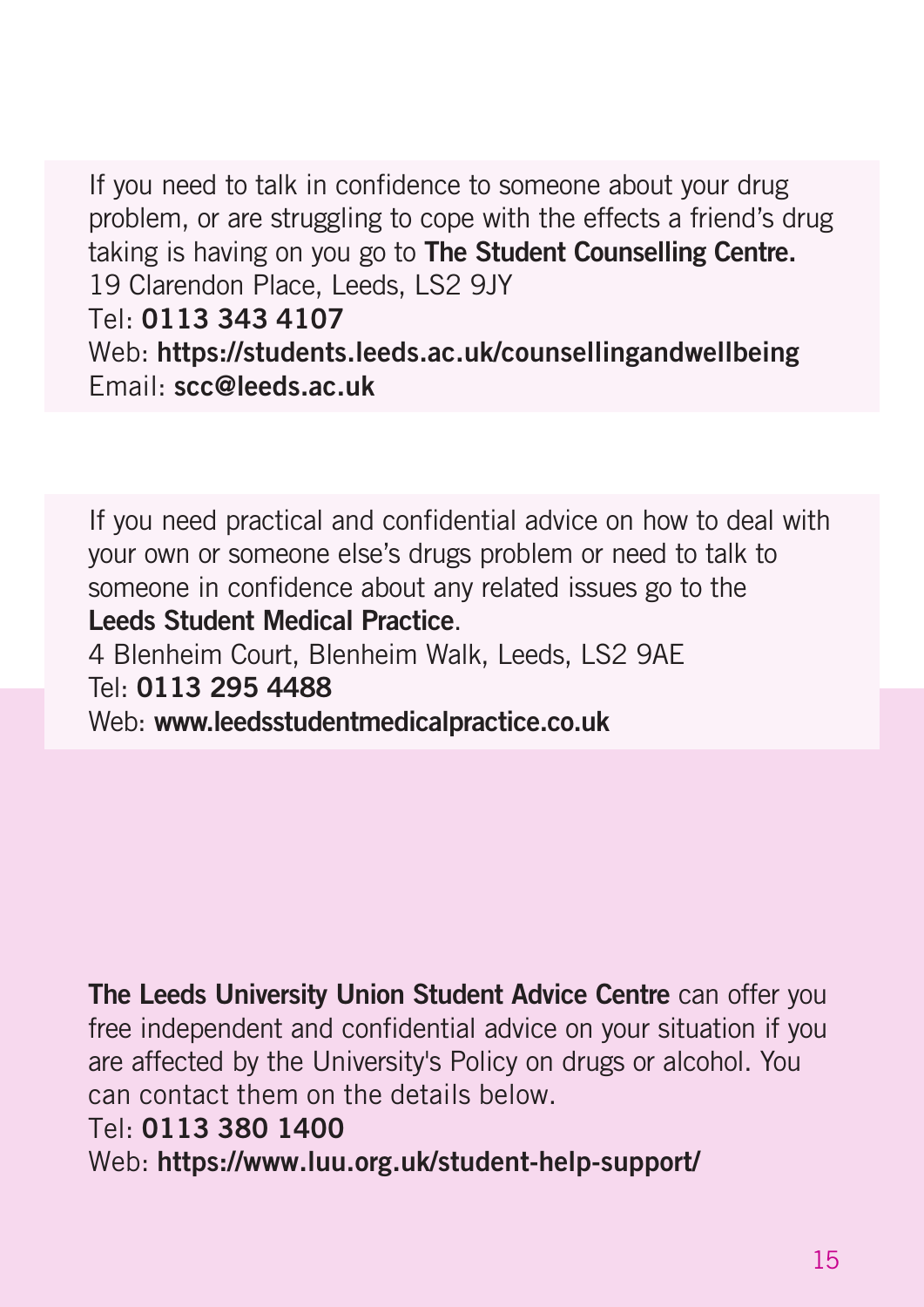### What's the University's Position on Drugs What's the University's Position on Drugs

The University has a legal obligation to ensure that drugs are not The University has a legal obligation to ensure thatdrugs are not used on its premises. Along with Leeds University Union, Leeds used on its premises. Along with Leeds University Union, Leeds University has drawn up a set of guidelines regarding drug usage: University has drawn up a set of guidelines regarding drug usage:

The University will not allow students or their guests to be involved The University will not allow students or their guests to be involved in illegal drug activities (including Cannabis) whilst on University in illegal drug activities (including Cannabis) whilst on University premises. premises.

The University may also take action against students where they are The University may also take action against students where they are involved in illegal drugs activities whilst off University premises, if involved in illegal drugs activities whilst off University premises, if such activity may have an impact on the University, students or such activity may have an impact on the University, students or staff.

Students should anticipate that, if involved in illegal drugs activity, Students should anticipate that, if involved in illegal drugs activity, disciplinary action will be taken, including possible eviction from disciplinary action will be taken, including possible eviction from University accommodation. University accommodation.

The University may use a full range of disciplinary action, including The University may use a full range of disciplinary action, including fines, suspension from studies and expulsion from the University. fines, suspension from studies and expulsion from the University.

Students or their guests who are involved in illegal drug activities Students or their guests who are involved in illegal drug activities may be reported to the police. may be reported to the police.

The University takes a particularly serious view of students involved The University takes a particularly serious view of students involved in the manufacture or supply of illegal drugs, which includes giving, sharing and stealing. sharing and stealing.

### Remember: Remember:

A drug conviction, or even a caution, can get you expelled and A drug conviction, or even a caution, can get you expelled and seriously restrict your eligibility for certain careers. seriously restrict your eligibility for certain careers.